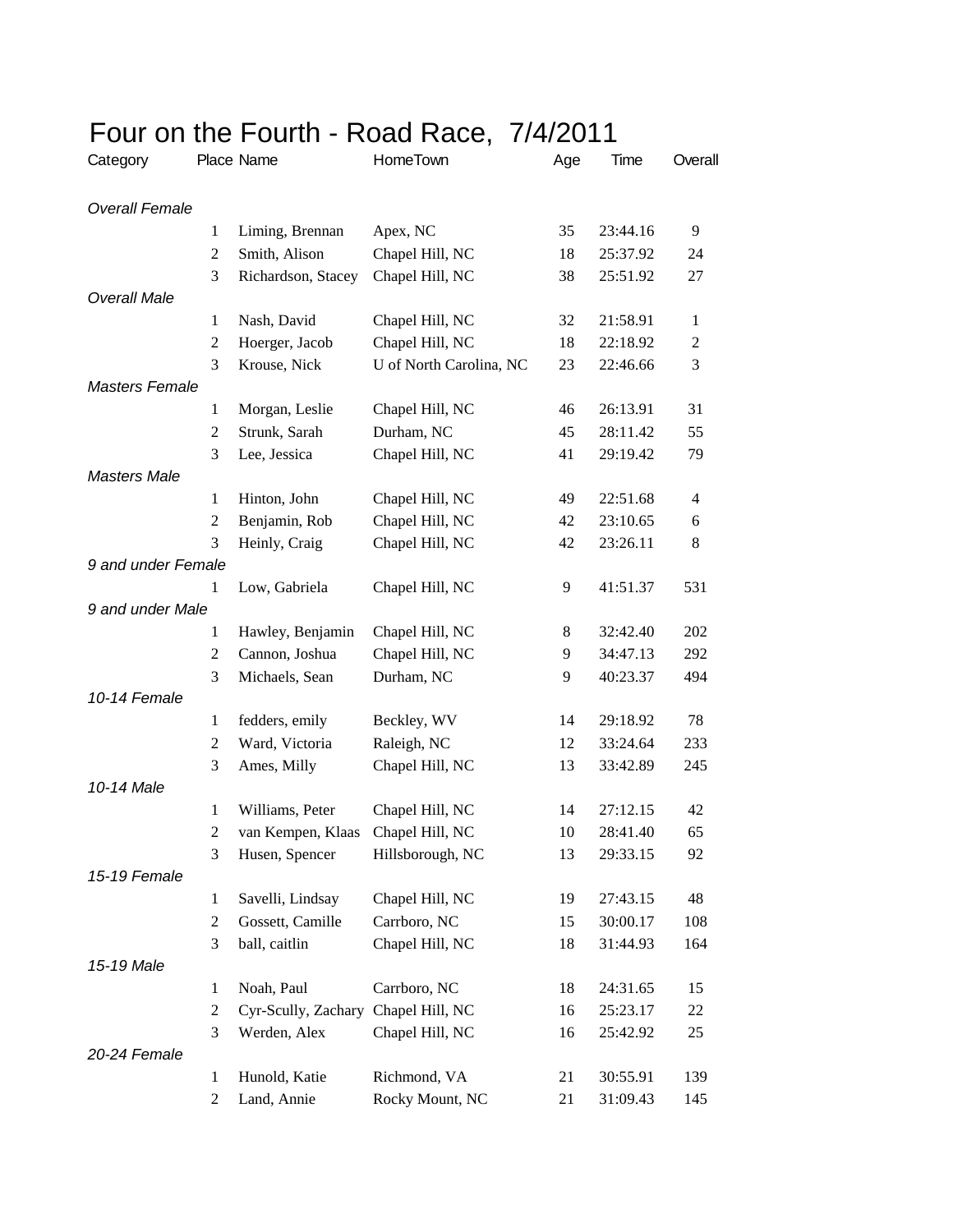|              | 3              | udaneta, nicole                   | Chapel Hill, NC  | 23 | 31:22.66 | 155 |
|--------------|----------------|-----------------------------------|------------------|----|----------|-----|
| 20-24 Male   |                |                                   |                  |    |          |     |
|              | $\mathbf{1}$   | Buck, Ben                         | Chapel Hill, NC  | 21 | 25:08.91 | 20  |
|              | $\overline{2}$ | murray, brendan                   | Chapel Hill, NC  | 23 | 25:51.18 | 26  |
|              | 3              | lang, michael                     | Chapel Hill, NC  | 22 | 29:58.90 | 107 |
| 25-29 Female |                |                                   |                  |    |          |     |
|              | 1              | O'Donnell, Julie                  | Chapel Hill, NC  | 28 | 29:11.91 | 76  |
|              | $\overline{2}$ | Brauer, Heather Ann Carrboro, NC  |                  | 27 | 31:38.17 | 162 |
|              | 3              | Costa, Meredith                   | Carrboro, NC     | 29 | 31:53.41 | 171 |
| 25-29 Male   |                |                                   |                  |    |          |     |
|              | $\mathbf{1}$   | Timp, Kevin                       | Chapel Hill, NC  | 27 | 24:03.15 | 12  |
|              | 2              | Roberts, Jason                    | Hillsborough, NC | 27 | 25:58.15 | 30  |
|              | 3              | DeFranza, David                   | Chapel Hill, NC  | 28 | 27:10.66 | 41  |
| 30-34 Female |                |                                   |                  |    |          |     |
|              | 1              | Chabot, Mia                       | Durham, NC       | 31 | 27:47.17 | 49  |
|              | $\overline{2}$ | bowman, natalie                   | Chapel Hill, NC  | 33 | 28:21.17 | 58  |
|              | 3              | Anderson, Lilith                  | Chapel Hill, NC  | 31 | 28:50.91 | 67  |
| 30-34 Male   |                |                                   |                  |    |          |     |
|              | $\mathbf{1}$   | hale, aaron                       | Raleigh, NC      | 33 | 23:19.41 | 7   |
|              | $\overline{c}$ | hinson, john                      | Cary, NC         | 33 | 24:51.14 | 17  |
|              | 3              | Siedhoff, Matthew                 | Chapel Hill, NC  | 32 | 25:53.66 | 29  |
| 35-39 Female |                |                                   |                  |    |          |     |
|              | 1              | Howard, Jennifer                  | Durham, NC       | 37 | 27:18.67 | 44  |
|              | $\mathfrak{2}$ | bazemore, meredith                | Chapel Hill, NC  | 35 | 27:58.42 | 51  |
|              | 3              | Brandon, Julia                    | Durham, NC       | 39 | 28:01.15 | 52  |
| 35-39 Male   |                |                                   |                  |    |          |     |
|              | $\mathbf{1}$   | Kobes, Solomon                    | Chapel Hill, NC  | 36 | 22:53.66 | 5   |
|              | 2              | Clancy, Joseph                    | Durham, NC       | 38 | 24:05.65 | 13  |
|              | 3              | carmona rivero, germ Carrboro, NC |                  | 35 | 24:18.16 | 14  |
| 40-44 Female |                |                                   |                  |    |          |     |
|              | $\mathbf{1}$   | mangarelli, caren                 | DURHAM, NC       | 40 | 30:23.41 | 124 |
|              | $\overline{c}$ | Bryan, May                        | Chapel Hill, NC  | 40 | 30:36.42 | 131 |
|              | 3              | Chambless, Amy                    | Carrboro, NC     | 41 | 30:49.65 | 137 |
| 40-44 Male   |                |                                   |                  |    |          |     |
|              | 1              | Michael, Tom                      | MARFA, TX        | 41 | 25:23.39 | 23  |
|              | 2              | Scribner, Andrew                  | DURHAM, NC       | 43 | 26:34.40 | 34  |
|              | 3              | Grill, Warren                     | Chapel Hill, NC  | 44 | 28:17.65 | 57  |
| 45-49 Female |                |                                   |                  |    |          |     |
|              | 1              | barajas, carol                    | Cary, NC         | 46 | 29:34.17 | 94  |
|              | $\overline{2}$ | Chesser, Susan                    | Durham, NC       | 48 | 29:34.66 | 95  |
|              | 3              | Szymkowski, Mary                  | Cary, NC         | 48 | 29:50.41 | 103 |
| 45-49 Male   |                |                                   |                  |    |          |     |
|              | 1              | barajas, christopher              | Cary, NC         | 48 | 23:50.66 | 11  |
|              | 2              | McGahan, Patrick                  | Chapel Hill, NC  | 47 | 24:57.15 | 18  |
|              | 3              | Prabucki, Bernard                 | Carrboro, NC     | 49 | 26:39.65 | 35  |